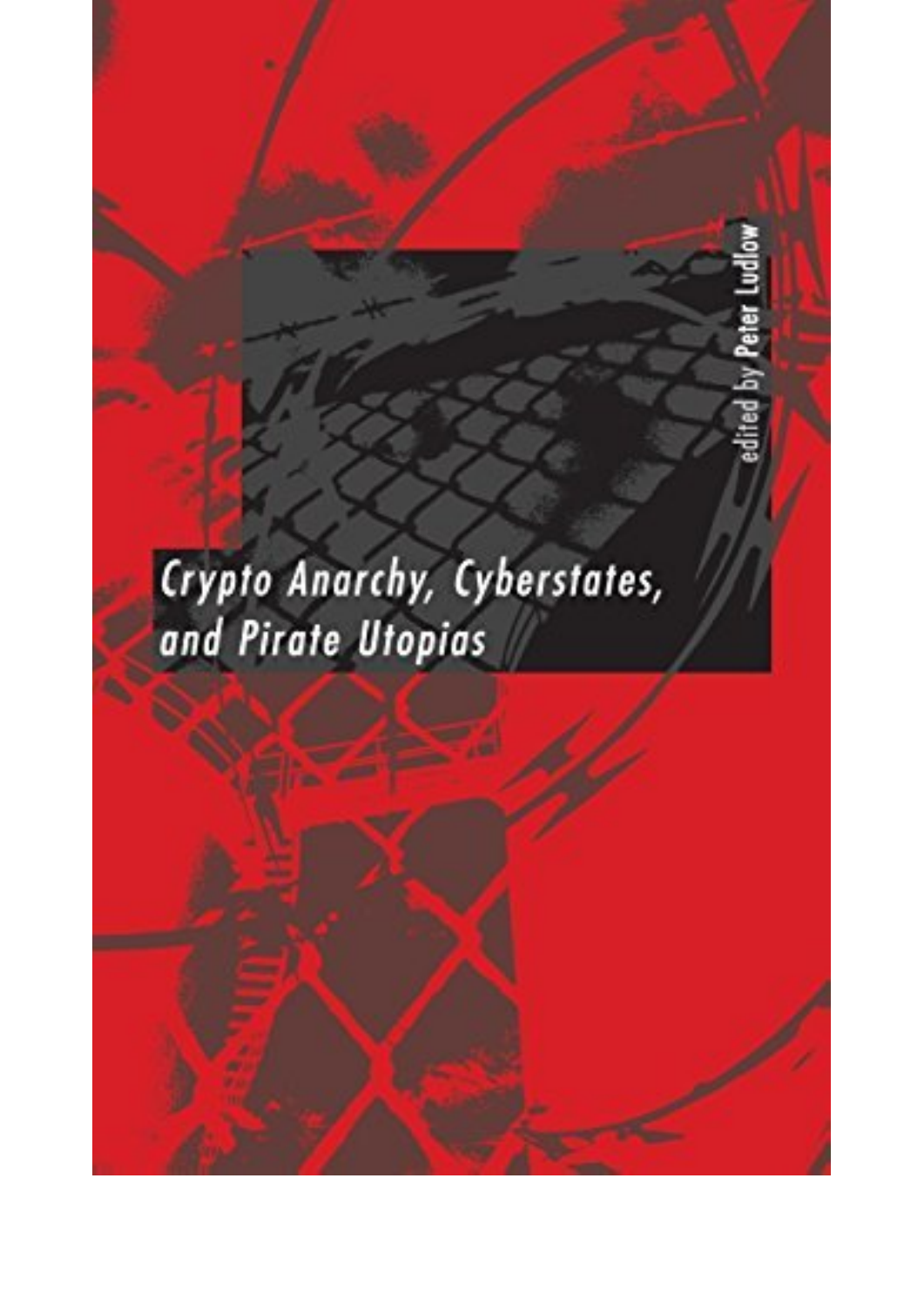*Peter Ludlow*

**Crypto Anarchy, Cyberstates, and Pirate Utopias (A Bradford Book)**

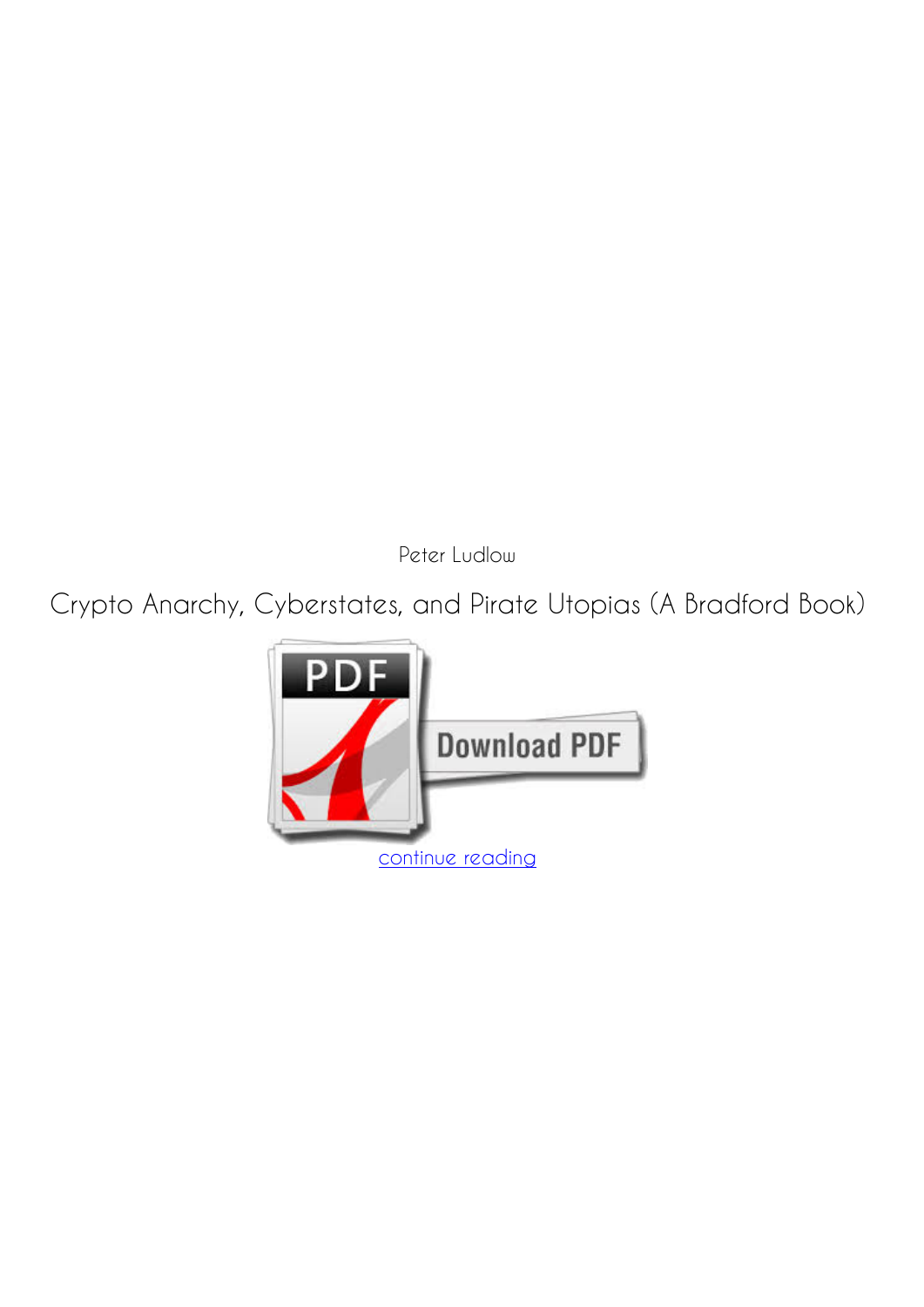A wide-ranging assortment of writings on emerging political structures in cyberspace. This time the subject is the emergence of governance structures within online communities and the visions of political sovereignty shaping some of those communities.In Crypto Anarchy, Cyberstates, and Pirate Utopias, Peter Ludlow extends the approach he used so successfully in High Noon on the Electronic Frontier, supplying a assortment of writings that reflects the eclectic nature of the online world, in addition to its incredible energy and creativity. Ludlow views virtual communities as laboratories for conducting experiments in the building of brand-new societies and governance structures. Even though many on the web experiments will fail, Ludlow argues that given the synergy of the online world, new and superior governance structures may emerge. The second section asks how widespread access to resources such as VERY GOOD Personal privacy and anonymous remailers enables the possibility of " The first section considers the sovereignty of the Internet. and not permanent organizations.The book is organized in five sections.islands in the Net" Certainly, utopian visions are not out of place, so long as we understand the brand new utopias to become fleeting localized "—Crypto Anarchy"essentially carving away space for activities that lie outside the purview of nation states and other traditional powers. The third section shows the way the growth of e-commerce is increasing queries of legal jurisdiction and taxation that the geographic boundaries of nation-claims are obsolete. The 4th section looks at specific experimental governance structures progressed by online communities. The 5th section considers utopian and anti-utopian visions for cyberspace.ContributorsRichard Barbrook, John Perry Barlow, William E. Post, Jedediah S. Mnookin, Nathan Newman, David G. Bennahum, Hakim Bey, David Brin, Andy Cameron, Dorothy E. Denning, Mark Dery, Kevin Doyle, Duncan Frissell, Eric Hughes, Karrie Jacobs, David Johnson, Peter Ludlow, Timothy C. May, Jennifer L., David S. Baugh Jr. Purdy, Charles J. Stivale



[continue reading](http://bit.ly/2Tge8Fv)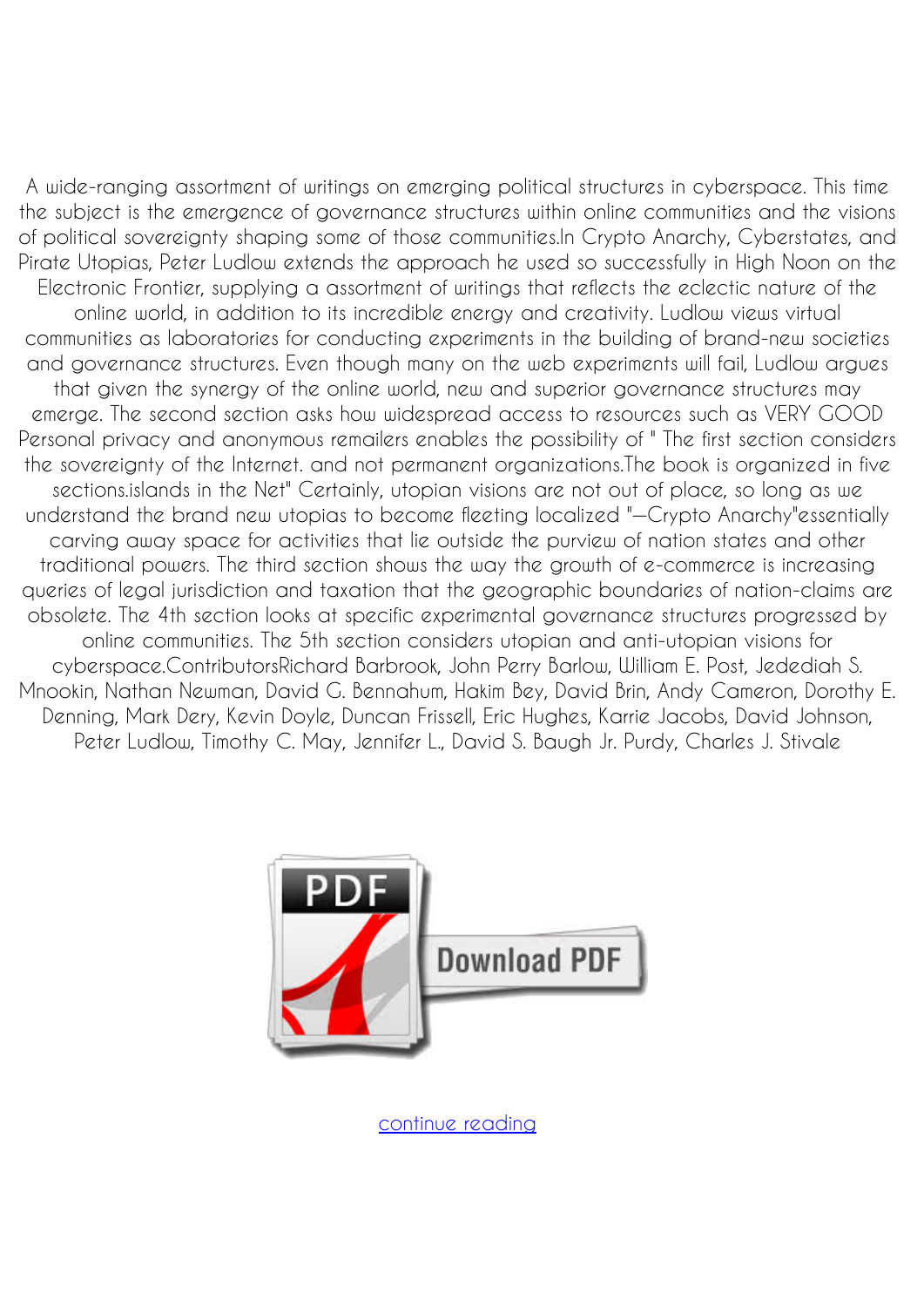Essential Reading for Understanding What's Going On On-Line! Both provide, aswell, valuable perspectives on the state of the globe on-line as of the dates of their publication and the most recent (then) steps by which it had become there. Although Ludlow clearly has his own choices and passions, in both these books he does an excellent work presenting essays and other writings on various sides of the core issues at stake. A 2001 follow-up to Peter Ludlow's 1996 "High Noon on the Electronic Frontier", this reserve is in an exceedingly very similar format and, like "High Noon" is completely important background reading for anyone seriously interested in understanding the proceedings on-collection today and in the future. To comprehend today's environment dominated by Google, Facebook, and Twitter you really do need the traditional foundation Ludlow's books provide. Get 'em and go through 'em. It will amply repay your expenses to buy them and your time to learn them! When it can be regulated? Interesting assortment of old articles Crypto Anarchy is an interesting read, unfortunately, the vast majority (in fact, the vast majority of them) of the writings years old or available free on-line. Well edited anthology Need to understand where the Internet society originated from? In Cypto Anarchy, Cyberstates, and Pirate Utopias he provides another installment. Half critical argument, half bonzo manifesto, and in both halves a few of the sharpest political thinking right now in process. Well, this is as close as it comes today (2002) and it is an remarkable piece of editorial function selecting the material and organizing it therefore well.In the age of "homeland security" policy butting heads with the EU privacy laws.. This is what makes the complete internet/underground culture factor interesting.Overall, Crypto Anarchy can be an interesting reading of outdated articles. kind of dated a little dated interesting pretty good read, time consuming as there exists a large amount of technical information but useful and worth the investigation involved with it. Where it thinks it really is?Even though many of the articles are about the eclectic nature of the web, the reality is that the web has simply converted into another business tool and the utopia that the net was supposed to create by no means materialized.For example, Ludlow devotes a number of web pages to Barlow's "Declaration of the Independence of Cyberspace". thank you, peter ludlow!Even though many of the articles are dated and obsolete, the single timely and wellwritten article is by Nathan Newman on the problem of taxes for e-commerce transactions.this is an excellent balance of views. New Activism, No Boredom As a mass media activist, I'm constantly confronted by people who don't understand that the real revolution in media isn't the commercial internet, however the "undernet" of hidden economies and private interchanges. Ludlow's publication gets it right, avoiding the common misconceptions about the Internet to show why it's not simply the battleground for big businesses, however the playground for a real revolutionary drive. What I like in this book is the method he collects a few of the classic (but under-read) content on the options of the new press and adds in some intense new stuff. It's just like a one-stop shop for the coming age of managed digital chaos. YOU WILL NEED to read this reserve if you want to understand what the future of activism will probably be. If your undertake electronic culture comes from reading the kiddie-porn articles and "loss of life of the internet" stuff in the mainstream press, you're missing the big picture. His justifiably esteemed Large Noon zapped those folks who anachronistically still browse ink smudges on paper with a set of electronically lively cybermessages from the Digital Frontier. What the near future plans of political bodies and their legal guidelines could be? Here the text messages are cyberpolitical: describing, analyzing, imagining, and revelling in the new forms of sociable, intellectual, and political corporation that the web already does, definitely will, maybe could, or just conceivably might make possible.Wish it all in one book? totally kewl With all the B.S. about